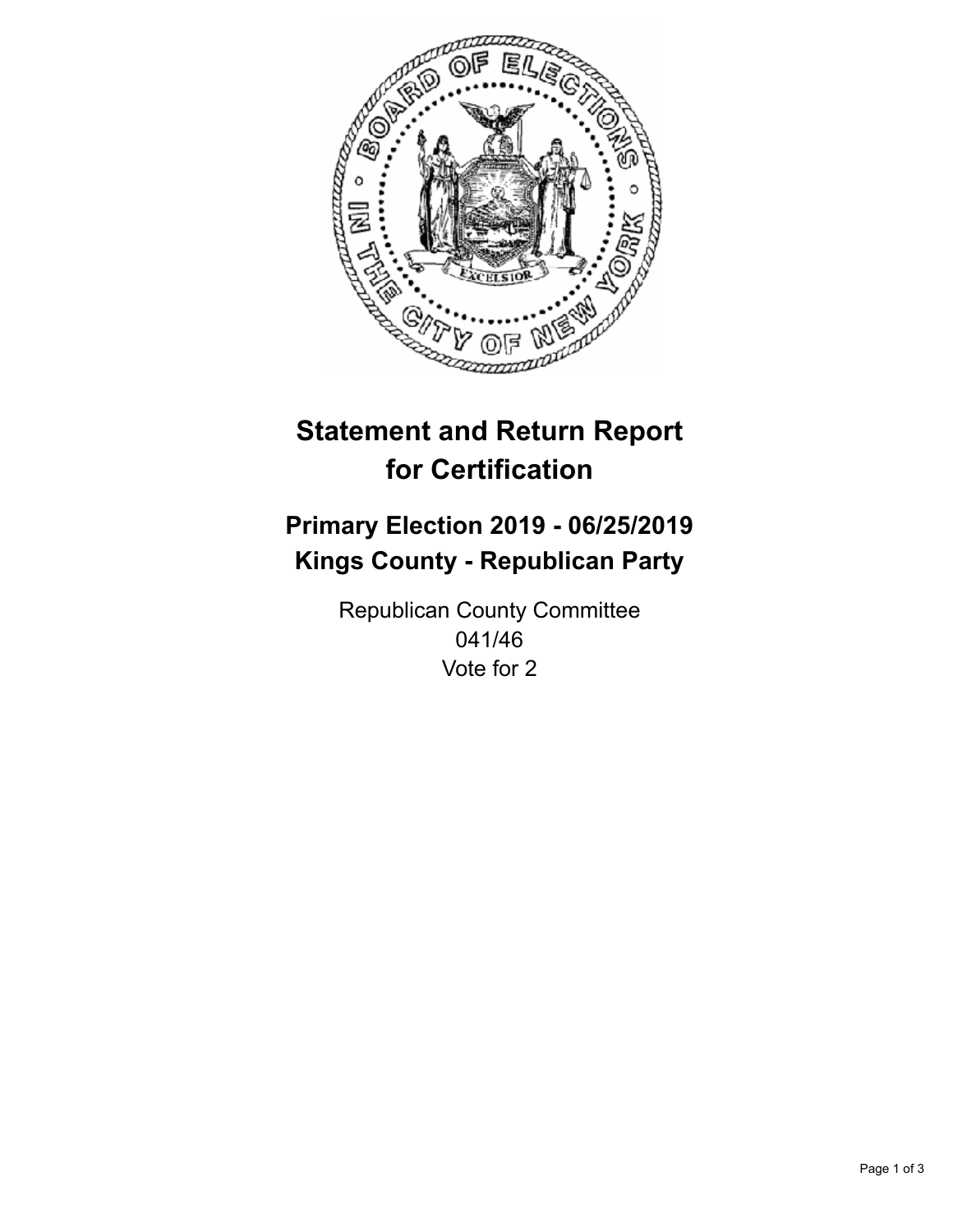

## **Assembly District 46**

| <b>PUBLIC COUNTER</b>                                    | 18           |
|----------------------------------------------------------|--------------|
| MANUALLY COUNTED EMERGENCY                               | 0            |
| ABSENTEE / MILITARY                                      |              |
| AFFIDAVIT                                                | $\mathbf{0}$ |
| <b>Total Ballots</b>                                     | 19           |
| Less - Inapplicable Federal/Special Presidential Ballots | 0            |
| <b>Total Applicable Ballots</b>                          | 19           |
| EVELYN COX                                               |              |
| <b>CAROLANN ANDERSON</b>                                 |              |
| <b>BASIL CAPETANAKIS</b>                                 | 12           |
| <b>MARY T. MCCARTHY</b>                                  | 12           |
| <b>Total Votes</b>                                       | 26           |
| Unrecorded                                               | 12           |